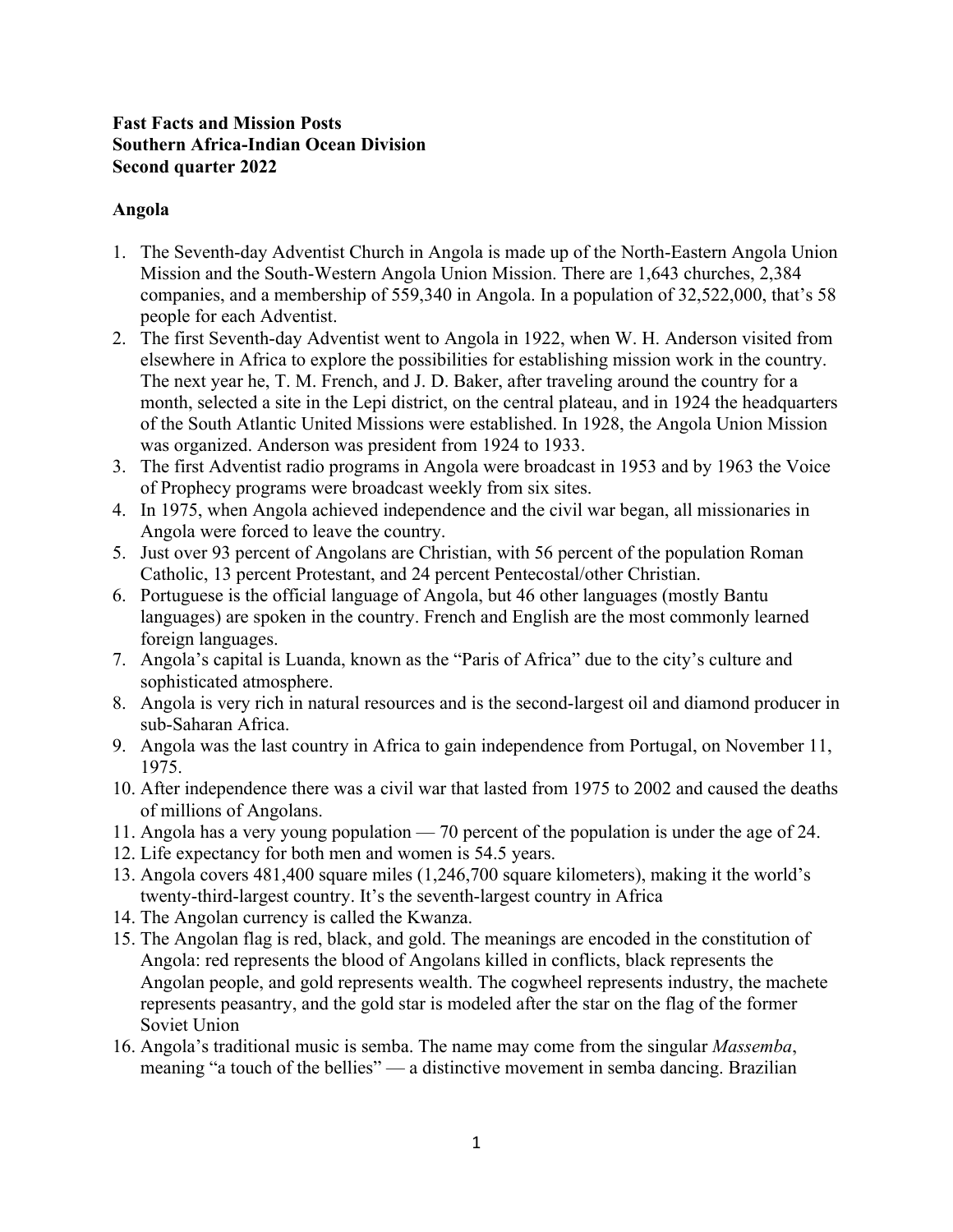samba, which is very similar, is believed to have originated in Angola. Angolan semba is danced to celebrate special occasions.

- 17. Angola's national tree is the *imbondeiro* (giant tree), also known as the baobab.
- 18. Angola may be the birthplace of the dreadlock hair style. The women of the Mwila tribe cover their hair with a mixture of crushed tree bark, oil, butter, dried cow dung, and herbs and then form it into a number of dreadlocks, depending on their age. The dreadlocks are then often dyed red with powdered rock dust.
- 19. Much of Angola was once covered with dense rainforest, but it was greatly diminished by agriculture and logging. Most of Angola's surface is now covered with different kinds of grasslands with scattered trees (savannah). Fires (nature or man-made) often occur on the savannahs, so tree species are usually resistant to fire. The Namib in the far southwest is Angola's desert and contains the tumboa (*Weltwitschia mirabilis*), which has a deep taproot and two broad, flat leaves about 10 feet (3 meters) long that lie along the desert floor.
- 20. Animals of the savannah include buffaloes, elephants, giraffes, hippopotamuses, hyenas, leopards, lions, monkeys, wildebeests (gnu) and other antelopes, and zebras. Insects include mosquitoes and tsetse flies, both of which carry serious diseases.

# **Namibia**

- 1. Namibia is in the Southern Africa Union Conference and is made up of the Namibia North Conference and the Namibia South Conference. It has 126 churches, 39 companies, and a membership of 24,175. In a population of 2.5 million, that's 105 people for each church member.
- 2. The first Adventist work in Namibia was conducted in 1937 and 1938 when J. van der Merwe conducted evangelistic meetings in Windhoek and five people were baptized. No further work was done until 1954 when the South West Africa Field was organized and J. J. Becker, the only pastor living in South-West Africa, was appointed president.
- 3. Christians make up 80–90 percent of the population of Namibia; at least 75 percent are Protestant, of which at least 50 percent are Lutheran. Ten to twenty percent of the population hold indigenous beliefs. There are also around 9,000 Muslims and a tiny Jewish community.
- 4. The official name of the country is the Republic of Namibia. It is bordered by Botswana to the east, Zambia and Angola to the north, South Africa to the south and east, and the Atlantic Ocean to the west.
- 5. After more than a century of German and South African rule, Namibia became independent on March 21, 1990. The capital of the country is Windhoek, which is located almost exactly at the country's geographical center in central Namibia, in the Khomas Highland plateau area, at around 5,600 feet (1,700 meters) above sea level.
- 6. The official language of Namibia is English.
- 7. The population of Namibia is around 2.5 million people. It is the thirty-fourth largest country in the world in terms of land area with 318,772 square miles (825,615 square kilometers).
- 8. The Namibian landscape consists generally of five geographical areas: the Central Plateau, Great Escarpment, Bushveld, Namib Desert, and Kalahari Desert.
- 9. Running north to south, the Central Plateau is wide and flat, and contains most of Namibia's population and economic activity.
- 10. The Great Escarpment is a huge geological formation in the southern part of Africa Much of it lies within the nation of South Africa, but it extends to form the border between Zimbabwe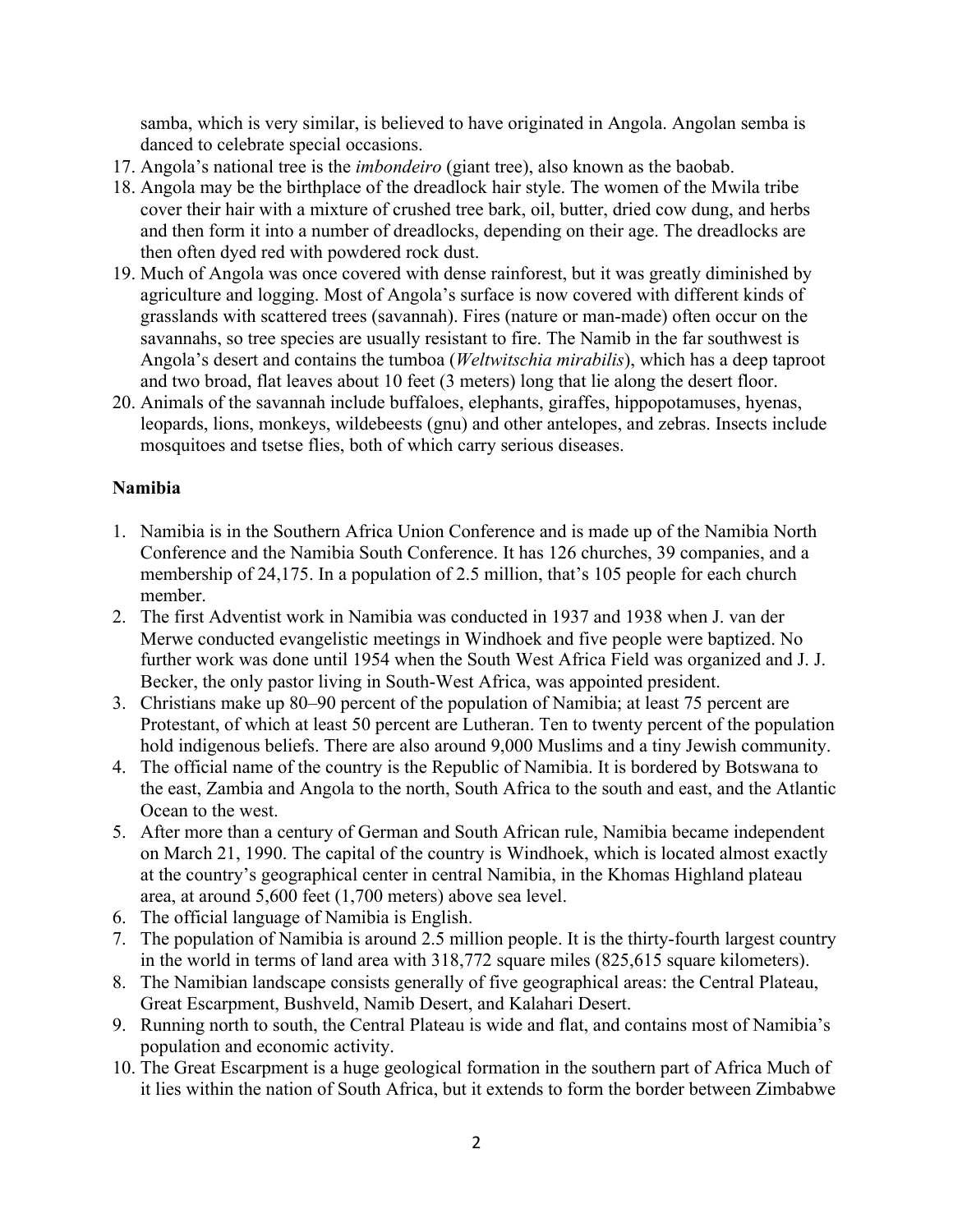and Mozambique and continues northwards into Angola and Namibia where it rises to over 6,562 feet (2,000 meters).

- 11. The Bushveld is a flat and sandy stretch of land located in northeastern Namibia along the Angolan border.
- 12. The Namib Desert stretches along the entire coastline of Namibia and is believed to be the oldest desert on the globe. In addition, the sand dunes located here are the highest in the world; the tallest is about 1,273 feet (388 meters) high.
- 13. Shared with South Africa and Botswana, the Kalahari Desert has a variety of localized environments ranging from super-dry, sandy desert to one known as the Succulent Karoo, home to more than 5,000 species of plants; one-third of the world's succulents are found in the Karoo.
- 14. Namibia has 977 miles (1,572 kilometers) of coastline.
- 15. The network of protected areas, including 19 national parks, in Namibia covers about 38 percent of the country. Etosha National Park has a salt pan so large it can be seen from space.
- 16. Namibia was the first African country to incorporate protection of the environment into its constitution, which gave people the opportunity to manage their natural resources through the creation of communal conservancies. These conservancies, as well as governments, nonprofit organizations, and other entities, have restored populations of native wildlife such as lions, cheetahs, black rhinos, and zebras. Through initiatives such as ecotourism, restoration has generated sustainable income for their communities.
- 17. The web-footed gecko, or palmatogecko (*Pachydactylus rangei*), of the Namib desert, uses dew drops it collects on its lidless eyes to survive in the heat.
- 18. The Skeleton Coast is the location of more than 1,000 shipwrecks, many from the eighteenth and nineteenth centuries. The combination of the cold current of the Atlantic and the strong, dry wind from the Namib Desert creates a dense fog that makes it almost impossible to navigate the shoreline without modern navigation aids. The location is popular with shipwreck divers eager for beautiful and eerie photographs — or treasure. In 2016, a 500 year-old shipwreck was found under the sand of a drained lagoon — with \$13,000,000 worth of gold coins.

### **South Africa**

- 1. The Church in South Africa is part of the Southern Africa Union Conference and is made up of the Cape Conference, the KwaZulu Natal-Free State Conference, the Northern Conference, and the Trans-Orange Conference. South Africa has 1190 churches, 348 companies, and 144,857 members. In a population of nearly 60 million people, that's around 414 people for each church member.
- 2. According to the 2001 census, 79.8 percent of the population is Christian, mainly from various Protestant denominations, with a minority of Roman Catholics. Muslims make up 1.5 percent, Hindus, 1.2 percent, traditional African religions, 0.3 percent, and Judaism, 0.2 percent. Around 17 percent described themselves as "other" or had no religious affiliation.
- 3. About 80 percent of South Africa's population is ethnically black African and around 8 percent are white. Those considered "colored" (mixed white/black or white/Asian) make up around 9 percent, and about 2 percent are ethnic Indian.
- 4. South Africa has 11 official languages: Afrikaans, English, isiNdebele, isiXhosa, isiZulu, Sepedi, Setswana, Sesotho, siSwati, Tshivenda, and Xitsonga.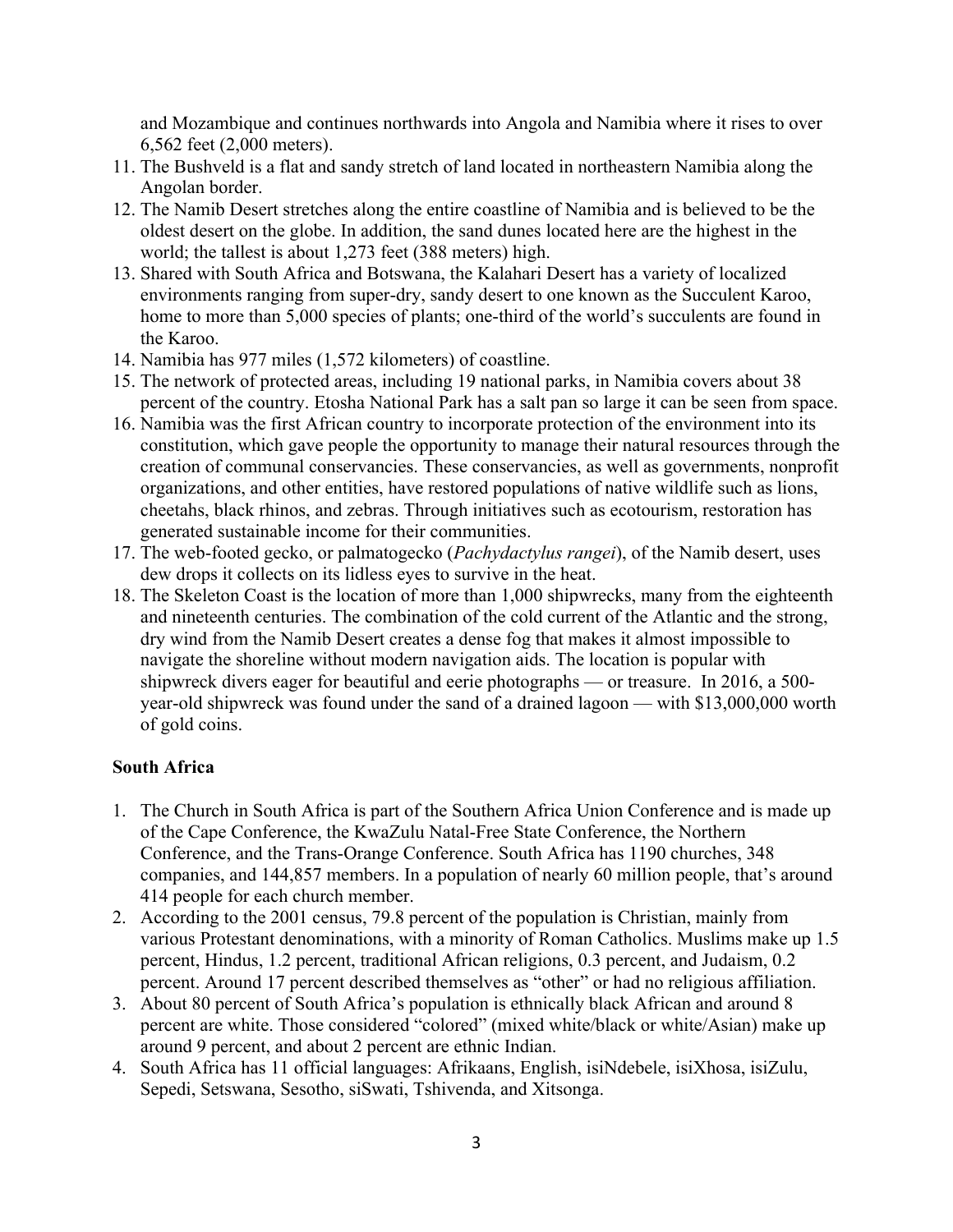- 5. South Africa has 10 UNESCO-designated World Heritage sites, which include Barberton Makhonjwa Mountains; Cape Floral Region Protected Areas; Khomani Cultural Landscape; Maloti-Drakensberg Park; Mapungubwe Cultural Landscape; Richtersveld Cultural and Botanical Landscape; iSimangaliso Wetland Park; Vredefort Dome; Robben Island, (formerly a prison for political prisoners during the apartheid era, including Nelson Mandela); and the fossil sites northwest of Johannesburg where some of the earliest human fossils have been found and which scientists call the Cradle of Humankind.
- 6. South Africa has three capital cities: the government's executive branch is in Pretoria; the legislative branch is in Cape Town; and Bloemfontein is home to the judicial branch.
- 7. The world's largest diamond, called the "Cullinan," was discovered on January 25, 1905, at the Premier Mine in Pretoria, South Africa. The 3,106-carat diamond weighed 1.33 pounds (0.6 kilograms) and was discovered by the mine's superintendent during a routine inspection.
- 8. South Africa is the only country to voluntarily abandon its nuclear weapons program.
- 9. South Africa has another country within its borders. Tucked into the Drakensberg is the mountainous kingdom of Lesotho, also known as the "Kingdom of the Sky." It is the only country in the world whose territory lies entirely above 3,280 feet (1,000 meters) above sea level.
- 10. South Africans are known for their skill in sports, particularly rugby, cricket, golf, and soccer. In 2010, South Africa became the first African nation to host the World Cup.
- 11. Tugela Falls, the world's second-highest waterfall after the Angel Falls in Venezuela, are located in the Royal Natal National Park in South Africa's KwaZulu-Natal Province. The Tugela Falls are comprised of five free-leaping falls with a total drop of 3,225 feet (983 meters).
- 12. Vilakazi is a street in the Soweto neighborhood in Johannesburg, on which both South African Nobel Prize winners, Nelson Mandela and Desmond Tutu, grew up.
- 13. On December 3, 1967, Louis Washkansky received the first human heart transplant at the Groote Schuur Hospital in Cape Town, South Africa.

### **Zambia**

- 1. Zambia is comprised of the Northern Zambia Union Conference and the Southern Zambia Union Conference. There are 3,522 churches, 4,237 companies, and 1,300,064 members in Zambia. With a population of 18,384,000, there is one Adventist for every 14 people.
- 2. In 1903, W. H. Anderson, Jacob Detcha, and several African workers set out from Solusi Station in what was then Southern Rhodesia to Northern Rhodesia to look for a suitable mission site. After traveling by foot for much of the journey, and Anderson nearly dying of dysentery, they arrived at Chief Monze's territory, 100 miles (160 kilometers) to the northeast of Kalomo (then the capital). Chief Monze granted them a 5,436-acre (2,200 hectare) plot of ground, which became Rusangu Station.
- 3. Zambia is predominantly a Christian country, although many still adhere to aspects of traditional belief systems. More than three-quarters of Zambians identify as Protestant, while Roman Catholics make up one-fifth of the population.
- 4. The official name of the country is the Republic of Zambia, and the capital city is Lusaka.
- 5. The population of Zambia is around 18 million, in an area of 467,655 square miles (752,618 square kilometers).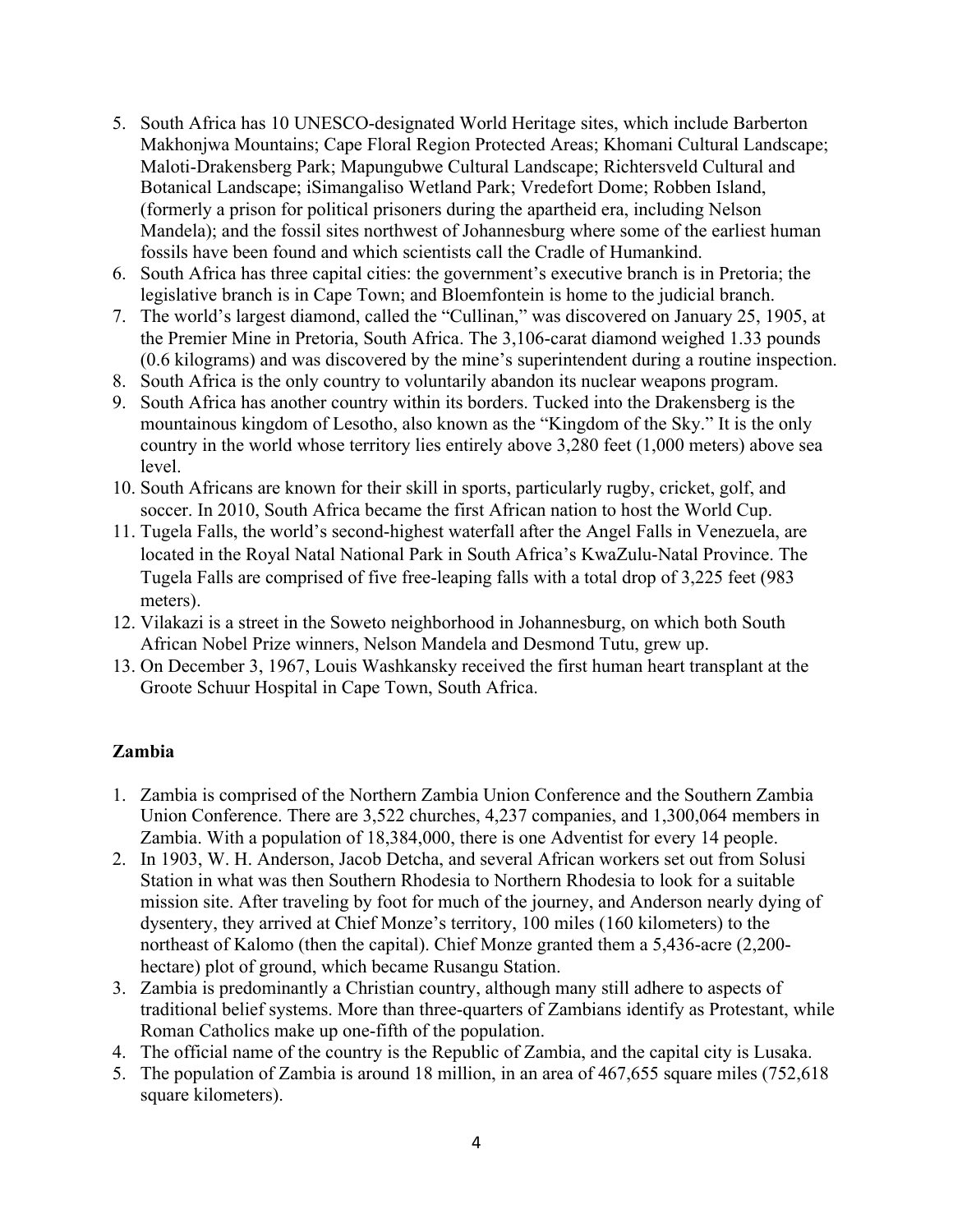- 6. Zambia is landlocked and located in a central position in southern Africa. It has eight neighboring countries: Angola to the west; the Democratic Republic of Congo (DRC) to the north; Malawi, Mozambique, and Tanzania to the east; and Namibia, Botswana, and Zimbabwe to the south.
- 7. English is the official language, but more than 72 languages are spoken in Zambia. As well as English, seven local languages are taught in schools and also used in official communications: Bemba, Konde, Lozi, Luna, Luvale, Nyanja, and Tonga. Bemba and Nyanja are the most widely spoken and understood languages.
- 8. Zambia's population of over 18 million is small relative to the country's area of 290,587 square miles (752,618 square kilometers). Life expectancy in Zambia is well below the global average and its death rate is among the highest in the world. Zambia's birth rate is significantly higher than the world average and the country's population is relatively young, nearly half under age 15. Zambia's lower life expectancy and higher death rate are attributable in part to the prevalence of HIV/AIDS in the country.
- 9. In 1889, Britain established control over what is now Zambia and Zimbabwe, giving Cecil Rhodes and his British South Africa Company a mandate to lead the colonization in the area. In 1964, Northern Rhodesia gained independence and was renamed Zambia, ending 73 years of British rule. President Kenneth Kaunda was Zambia's first post-independence leader and led the country from 1964 to 1991. Zambia has managed to avoid the war and upheaval of many post-colonial African countries and has earned a reputation for political stability.
- 10. Zambia is home to Lake Kariba, the largest man-made reservoir in the world by volume, which was created by constructing the Kariba Dam on the Zambezi River, 800 miles (1,287 kilometers) from the Indian Ocean. The lake is over 139 miles (224 kilometers) long, 25 miles (40 kilometers) wide, covers more than 2,154 square miles (3,467 square kilometers), and stores 44 cubic miles (71 cubic kilometers) of water.
- 11. Zambia and Zimbabwe are home to the UNESCO-listed Victoria Falls the world's widest waterfall The falls span the entire breadth of the Zambezi River at 1,708 m (5,604 ft) wide and drop approximately 354 feet (108 meters). The roaring noise of Victoria Falls can be heard from over 10 miles (16 kilometers) away, while the mist can rise to over 1,200 feet (366 meters). Scottish missionary and explorer David Livingstone named the waterfall after Queen Victoria of the United Kingdom.
- 12. The African fish eagle is the national bird of Zambia and is featured on the country's coat of arms and flag, representing freedom from colonial oppression and the country's willingness to rise above struggles. Zambia's flag has a green background with an orange eagle and vertical stripes of red, black, and orange. The green symbolizes agriculture, red is for the freedom struggle, black for the African people, and orange for copper.
- 13. Zambia is home to the near-blind species of Ansell's mole-rats which can sense magnetic fields with their eyes, according to a study published in 2020. The mole-rats also live in complex underground tunnel systems of up to 1.7 miles (2.8 kilometers) long.
- 14. Average annual hours of sunshine range from more than 3,000 in the southwest to less than 2,600 on the eastern border.
- 15. The illegal trade in rhino horn has been responsible for the virtual extinction of the rhinoceros in Zambia, and poaching of elephants for their tusks has greatly reduced their numbers, despite government measures to deter the practice.
- 16. The Sumbu National Park, on the shores of Lake Tanganyika, is well known for sightings of the rare sitatunga, a type of aquatic antelope.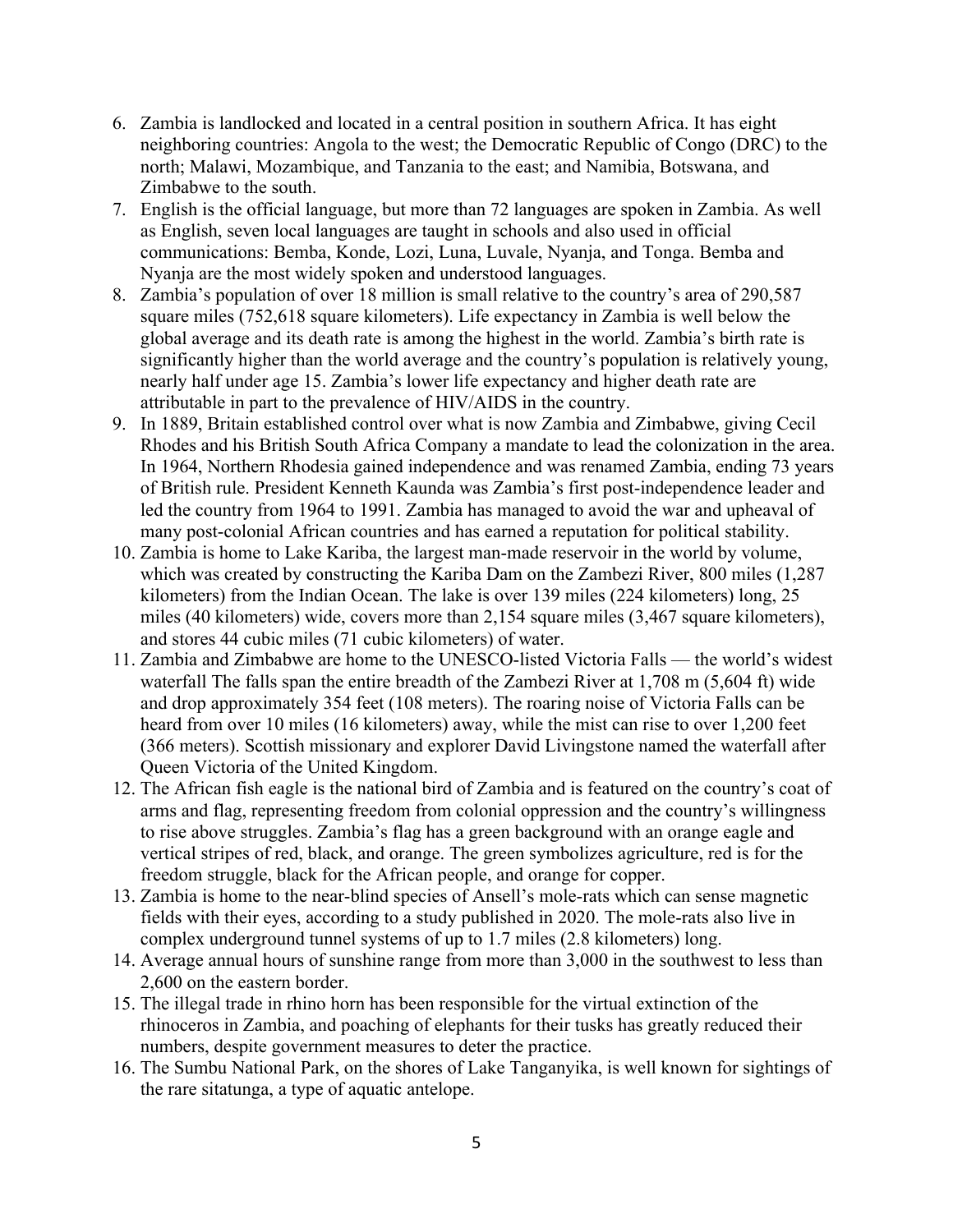17. Corn is a staple food crop and accounts for the largest proportion of planted area on Zambian farms.

# **Zimbabwe**

- 1. The Church in Zimbabwe is made up of the Zimbabwe Central, East, and West Union Conferences. There are 2,523 churches, 2,083 companies, and 940,827 members. Zimbabwe's population is 14,863,000, so there are 15 people for each church member.
- 2. The work in Zimbabwe began in 1894 when Cecil Rhodes, prime minister of the Cape Colony, granted the Church as much land as they needed near Bulawayo, the second-largest city in land ruled by the British South Africa Company. Adventist workers marked a 12,000 acre (4,850-hectare) site about 30 miles (50 kilometers) west of the city. Originally called Matabele Mission, it was renamed Solusi, after a local chief who had helped establish the original mission.
- 3. In 2005, AmaZulu FC, one of the prominent football clubs in Zimbabwe, was relegated from the Premier Soccer League for not playing on Saturday because the club owner, Delma Lupepe, was a Seventh-day Adventist.
- 4. Christianity is the main religion in Zimbabwe, with Protestant Christians making up around 85 percent of the population.
- 5. Zimbabwe is a landlocked country in southern Africa. Its neighbors are Botswana to the west, Mozambique to the east, South Africa to the south, and Zambia to the northwest. Zimbabwe has a total area of 150,872 square miles (390,757 square kilometers). Its population is around 15 million and the life expectancy is approximately 58 years.
- 6. The capital of Zimbabwe is Harare (known as Salisbury until 1982).
- 7. Zimbabwe has 16 official languages, more than another country: Chewa, Chibarwe, English, Kalanga, Koisan, Nambya, Ndau, Ndebele, Shangani, Shona, sign language, Sotho, Tonga, Tswana, Venda, and Xhosa. Shona and Ndebele are the most widely spoken.
- 8. The US dollar was introduced as the official currency of Zimbabwe in 2009 in response to the hyperinflation of the Zimbabwean dollar. In 2019, the Zimbabwean dollar was reintroduced, and foreign currency banned, but increasing inflation led to the reintroduction of foreign currency exchange in 2020.
- 9. Known locally as "The Smoke That Thunders," Victoria Falls is located on the border between Zimbabwe and Zambia and is the world's largest waterfall.
- 10. Located in western Zimbabwe, and comprising an area of more than 5,000 square miles (8,000 square kilometers), Hwange National Park is the largest and oldest game reserve in the country. While containing The Big Five (lion, leopard, rhino, elephant, and African buffalo), it is notable for its particularly large herds of elephant and buffalo. After Botswana, Zimbabwe has the second-largest elephant population in the world, at more than 85,000. Hwange is also a home to several rare or endangered species, including the South African cheetah, the brown hyena, and the African wild dog.
- 11. Snakes in Zimbabwe include mambas, boomslangs, and the black-necked cobra. Notable birds to be found there are the martial eagle, the bateleur eagle, and the little hammerhead, which builds enormous nests and is revered as a bird of omen.
- 12. Zimbabwe's population is quite young, with a third under the age of 15 and a third between the ages of 15 and 29.
- 13. About one-third of the total population of Zimbabwe lives in cities, particularly Harare and Bulawayo. In the cities are a disproportionately large number of Black males of working age,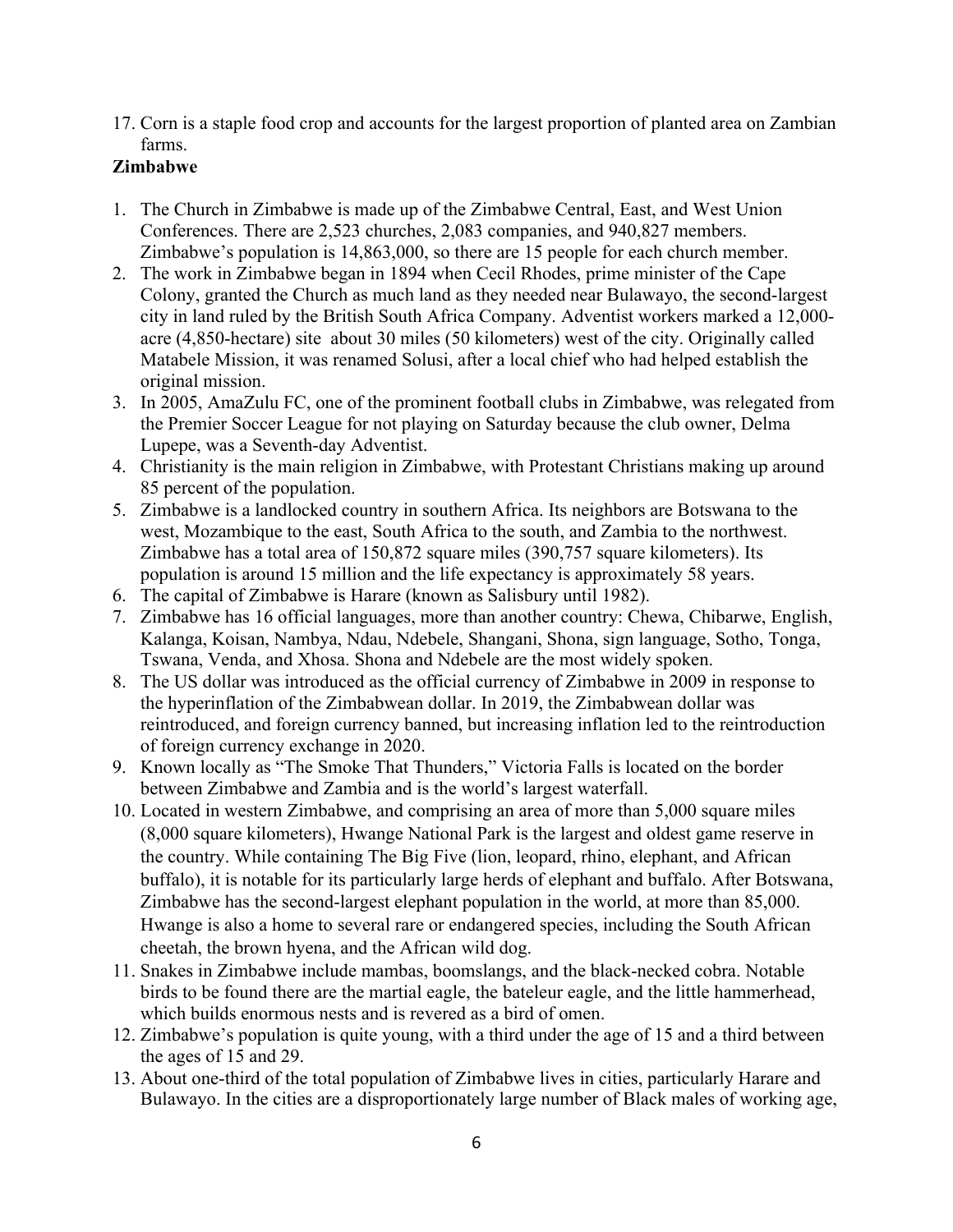leaving a large number of older people, women, and children in rural areas, often partly or wholly dependent on incomes sent home from the city.

- 14. Zimbabwe's main agricultural products include tobacco, cotton, sugar, and coffee. Before the agricultural decline of the early twenty-first century, cotton was one of the chief export crops, and the basis of a large domestic textile industry. Zimbabwe used to be the largest producer of tobacco in Africa, and it is still the country's principal cash crop. Sugar is grown in southern Zimbabwe as both an export good and to be converted to ethanol to mix with gasoline in order to decrease the country's reliance on expensive imported fuels. Coffee production has increased many times over since the 1970s.
- 15. The ruined city of Great Zimbabwe, an ancient Shona city of the late Iron Age, is now an UNESCO World Heritage Site and one of the most important archaeological sites in sub-Saharan Africa. It is made up of three connected (now ruined) complexes engineered and constructed from stone.
- 16. Zimbabwe is also believed to be the location of Ophir, the ancient country from which King Solomon got ivory, gold, and other precious items.
- 17. Zimbabwe has southern Africa's highest concentration of rock art, the oldest dating back 7,000 years, and there are thousands of sites all over the country.
- 18. In Zimbabwe, having a large stomach indicates that a person is wealthy: financially stable enough to afford to eat meat each day.

# **Mozambique**

- 1. The Adventist message entered Mozambique in 1931 when two students from the Malamulo Mission School in Malawi returned to their homes in Portuguese East Africa. Both carried out evangelism and soon were teaching 555 people in Bible classes. O. U. Giddings and Max Webster made a visit to Mozambique to investigate the interest, and, in 1933, Webster was sent to the Zambesi district in Mozambique to establish a mission. In 1935, with permission from the governor-general, he established a mission, naming it Munguluni, meaning "light."
- 2. In 1937, 1,500 people attended the first camp meeting. They were timid and suspicious but listened. However, when Webster tried to take photographs, they fled into the bush. In 1939, the first converts were baptized.
- 3. Mozambique Adventist Seminary (Seminario Adventista do Setimo Dia de Mocambique) is a co-educational boarding and day school operated by the Mozambique Union Mission. In the beginning, the school was located in the Zambesi district of Mozambique, about halfway between the Malawi border and the port of Quelimane. In 1957, a preparatory course for teachers was organized, and in 1963 the school was officially recognized by law as the Adventist College of Munguluni. In September 1973, the school was transferred from Munguluni to a newly acquired property at Manga, a few miles from the city of Beira, and was developed as a seminary for African workers in Mozambique.
- 4. A church publishing house, Casa Publicadora do Indico, operates in Mozambique's capital, Maputo.

# *Fast Facts*

1. Mozambique has some of the world's richest coral reefs. More than 1,200 species of fish have been identified in the coastal waters of Mozambique.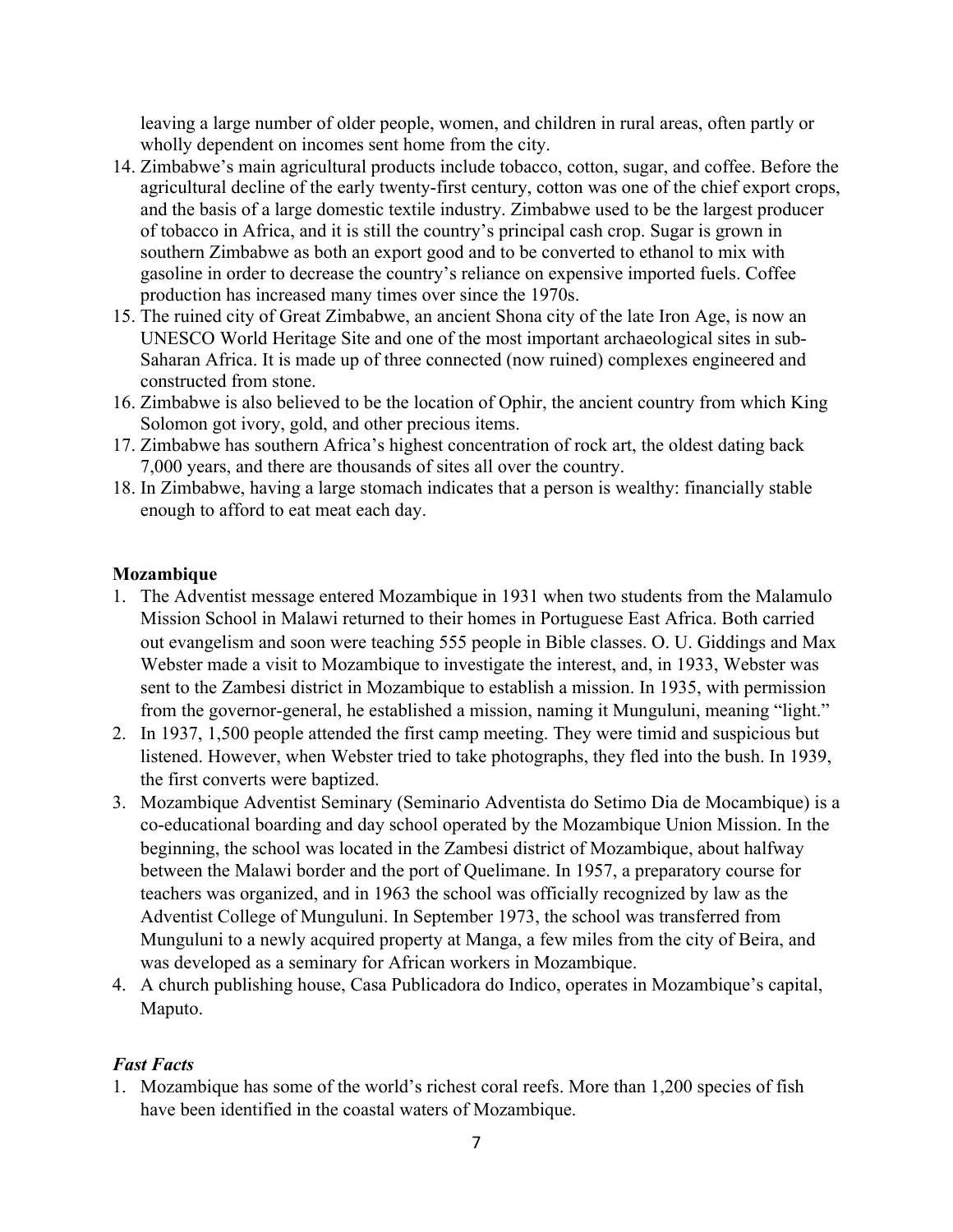- 2. There are 147 airports in Mozambique, although only 22 have paved runways.
- 3. Maputo in Mozambique is known as the City of Acacias because of the acacia trees commonly found along its avenues.
- 4. Literacy in Mozambique is very low. The latest statistics indicate that total adult literacy rate is 54 percent.
- 5. The diet of people in the countryside is based on the cassava root (called mandioca in Portuguese), which means "the all-sufficient." Cassava can be baked, dried in the sun, or mashed with water to form a porridge. Usually it is ground with corn into a coarse flour, mixed with cassava leaves and water, and then served in calabashes (bottle gourds).
- 6. The marimba, a kind of wooden xylophone that has been adopted in Western music, originated in Mozambique. The musical style is similar to West Indian calypso and reggae.
- 7. Mozambique is home to a wide range of wildlife, including elephants, manatees, lions, aardvarks, rhinoceros, hippopotamuses, giraffes, snakes, buffalos, crocodiles, leopards, bushbabies, monkeys, cheetahs, panthers, and hyenas.

# **Botswana**

- 1. In 1921, W. H. Anderson, in an interview with the queen mother, Gagoangwe, regent for the then-16-year-old chief, Bathoen II, received permission to open a hospital in Kanye village, Botswana, on the understanding that no preaching be done. The work of Dr. A. H. Kretschmar in the new hospital broke down prejudice and, in 1922, J. R. Campbell was allowed to enter Kanye and hold meetings. In 1927, H. Walker was permitted to conduct regular mission work there and at Mauyana, a village 30 miles (50 kilometers) away, where David Livingstone once worked.
- 2. In 1962, the first Adventist school in Botswana opened in the small village of Ramokgoname, 40 miles (65 kilometers) from Palapye.
- 3. Kanye Adventist Hospital has 168 beds and provides medical care to 40,000 inpatients and 108,000 outpatients annually. Around 1,200 babies are born in the hospital each year.
- 4. Botswana has 228 churches and companies, and 44,554 members. With a population of 2,226,000, there is one Adventist for every 50 people in Botswana.
- 5. In 1984, Botswana Union Conference divided into two conferences: the North Botswana Conference and the South Botswana Conference.

# *Fast Facts*

- 1. Botswana mostly has a flat landscape and is about 80 percent covered by the Kalahari Desert.
- 2. Botswana has the world's highest concentration of African elephants, many of which can be found in Chobe National Park.
- 3. The Makgadigadi pan is one of the largest salt pan areas in the world, covering an area of 7,500 square miles (12,000 square kilometers). The climate is very hot and with little rain. When it does rain, the pan can turn into a blue lake that attracts many of the area's animals, including flamingos.
- 4. English is the official language of Botswana and is widely used around the country. However, Setswana is the national language and the most commonly spoken.
- 5. The currency in Botswana is called the Pula (which means rain in Setswana) and is divided into Thebe (shield).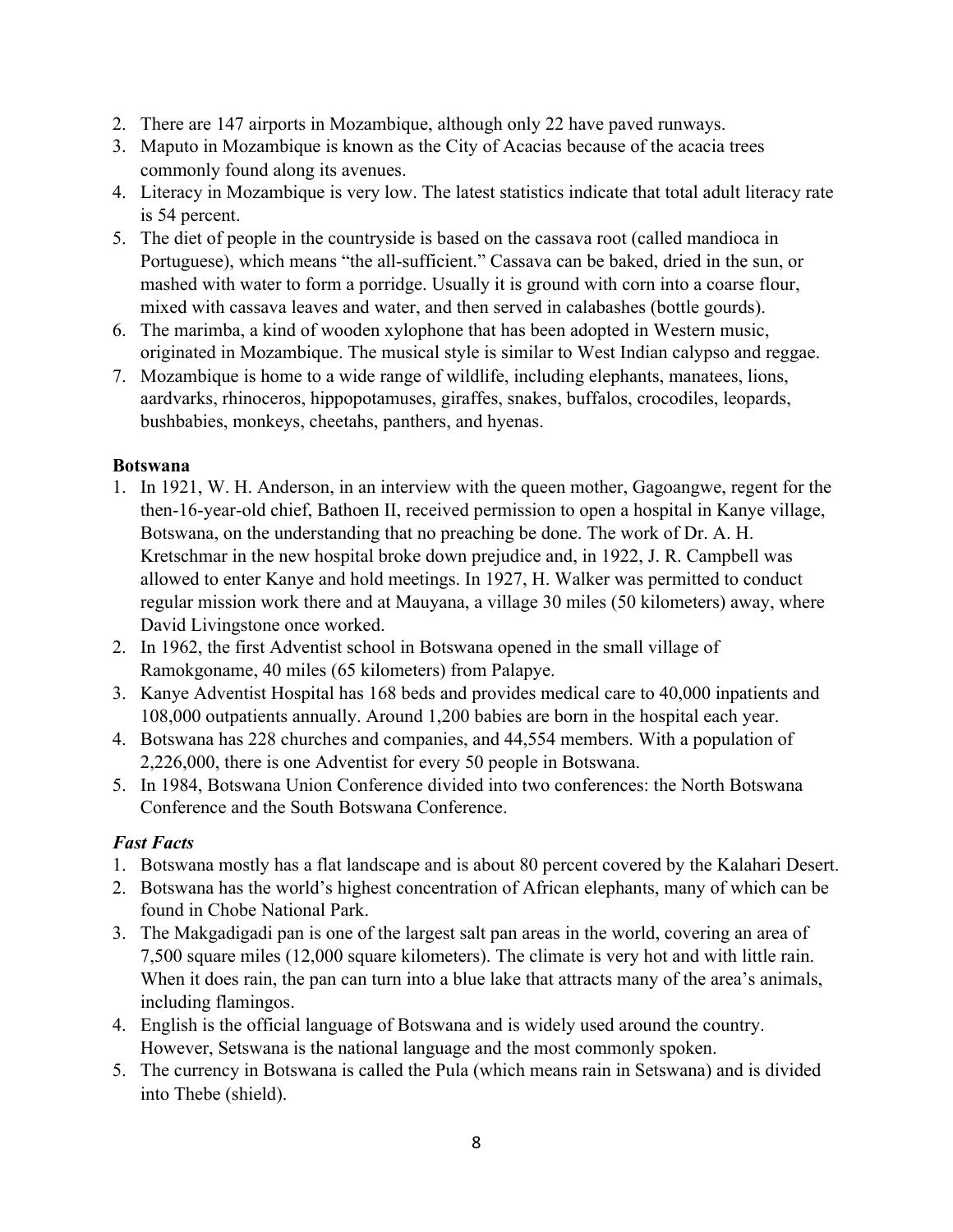- 6. At 492 feet (150 meters), the border between Botswana and Zambia is the shortest in the world.
- 7. Mopane worms, the large caterpillar of the emperor moth, is a favorite snack in Botswana. It's called a mopane worm because it feeds on the leaves of mopane trees after it hatches in summer. They can be eaten dry, like potato chips, or cooked and covered in sauce.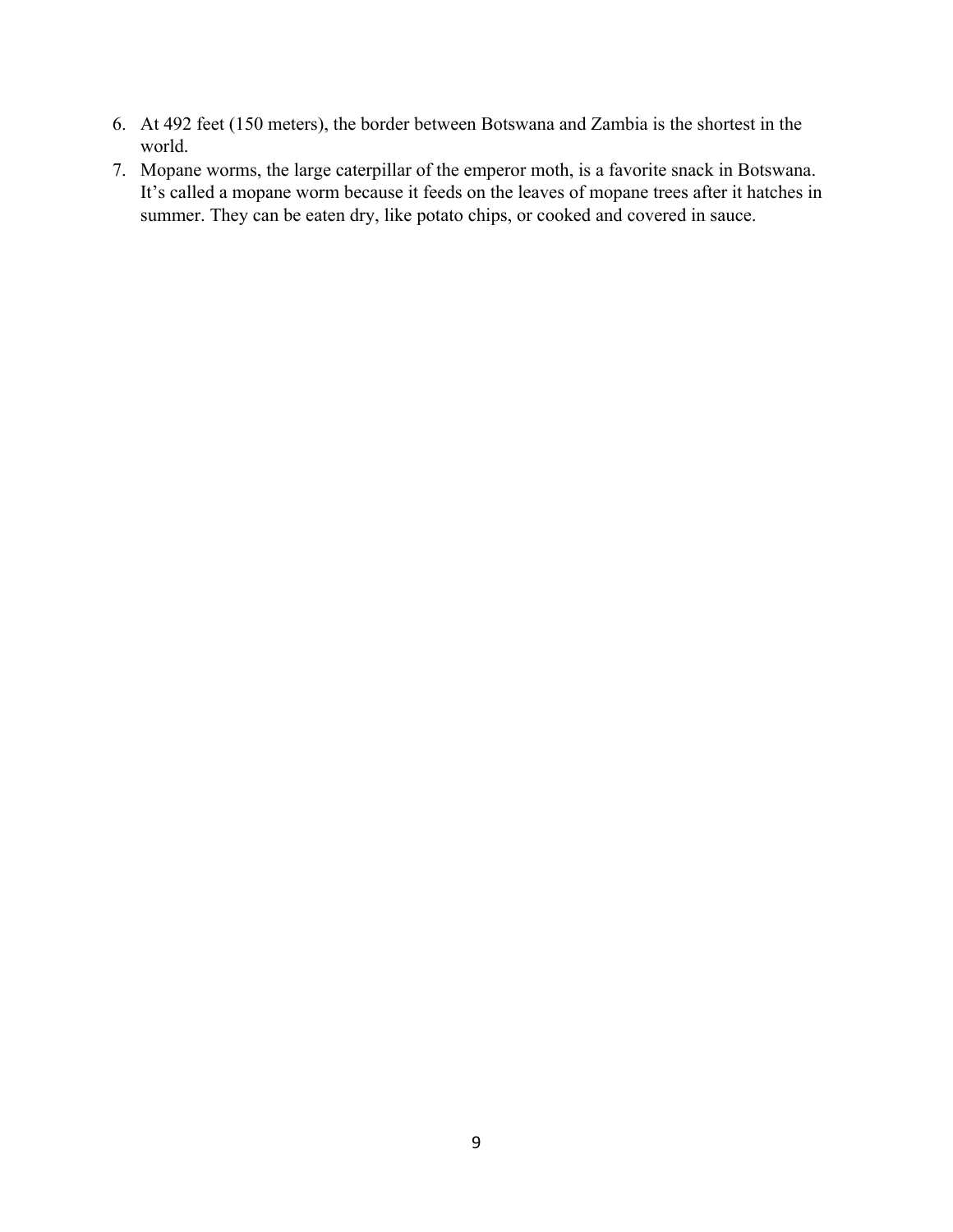# **Flag Coloring Instructions**

# **Angola**

Color the top half red and the bottom half black. Color the star, gear, and machete in the middle yellow.



# **Namibia**

Color the top left triangle blue and the bottom right triangle green. Color the wide diagonal stripe red and leave the narrow stripes on either side of it white. Color the sun yellow.



# **South Africa**

Color the Y shaped band in the middle green. Color the triangle on the left black. Use yellow to color the narrow V shaped band between the green and black. Leave the narrow bands on either side of the Y white. Color the remaining top section red and the remaining bottom section blue.



### **Zambia**

Color the main part of the flag green. In the bottom right corner, color the stripes, from left to right, red, black, and gold. Color the eagle gold.

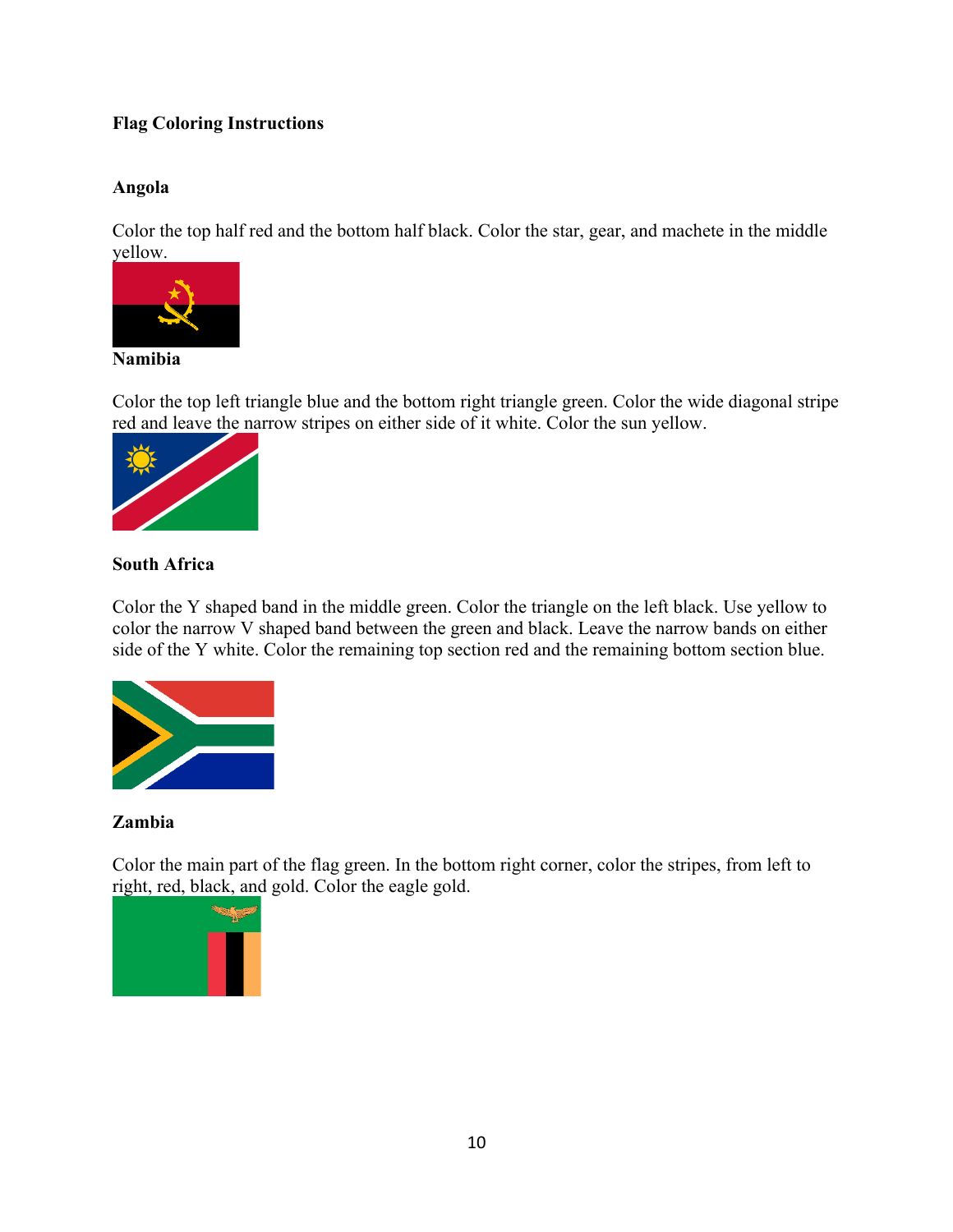# **Recipes**

### **Namibia**

### **Namibian Fat Cakes (Fried Dough)**

Prep Time: 1 hour Cook Time: 10 minutes Makes 12 Servings

#### **Ingredients**

3 cups (0.7 liter) flour 2 packets/4.5 tsp (22 ml) of quick-rise yeast 1/2 cup (118 ml) sugar 2 teaspoons (10 ml) salt 1 3/4 cups (415 ml) of water 2 teaspoons (10 ml) vinegar Oil for frying

### **Instructions**

Mix flour, yeast, sugar, and salt together in a bowl.

Mix the water and vinegar and add to the dry ingredients, mixing until a soft dough forms and there are no lumps. Add more water if needed.

Cover the dough and let it rise in a warm place until double

Heat 1–2 inches (2.5–5 cm) of oil until hot in a saucepan with a heavy bottom.

Take spoonfuls of dough about the size of a ping-pong ball and carefully drop into the hot oil. Cook until golden and then flip so they are browned all over. Carefully remove from oil and drain briefly on paper towel.

Serve hot — plain, with jam or peanut butter, or rolled in powdered sugar, or a cinnamon/sugar mix.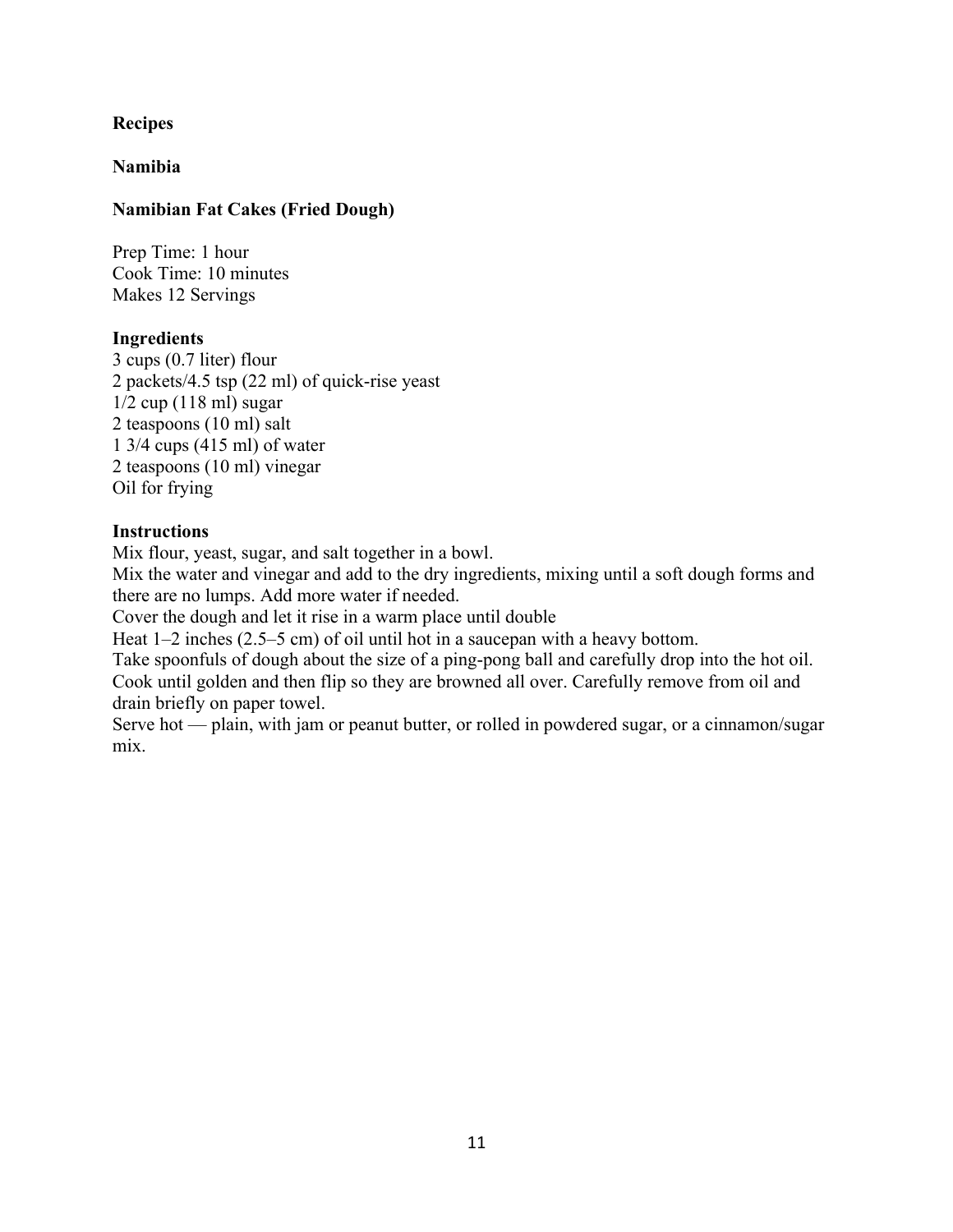# **Games**

## **Zambia**

## **Nchuba**

Nchuba is a game children play in Zambia. It is similar to the game of jacks. The children dig a hole in the ground about 10 inches (25 cm) wide, but you can draw a circle with chalk or a stick. You then place 10 small pebbles around the edge. The children sit around the hole and take turns tossing a larger rock into the air and, using the same hand they threw with, moving one of the small stones into the hole or circle before catching the stone they threw. The first child to get all 10 rocks into the hole/circle without making any mistakes or letting the thrown stone fall is the winner.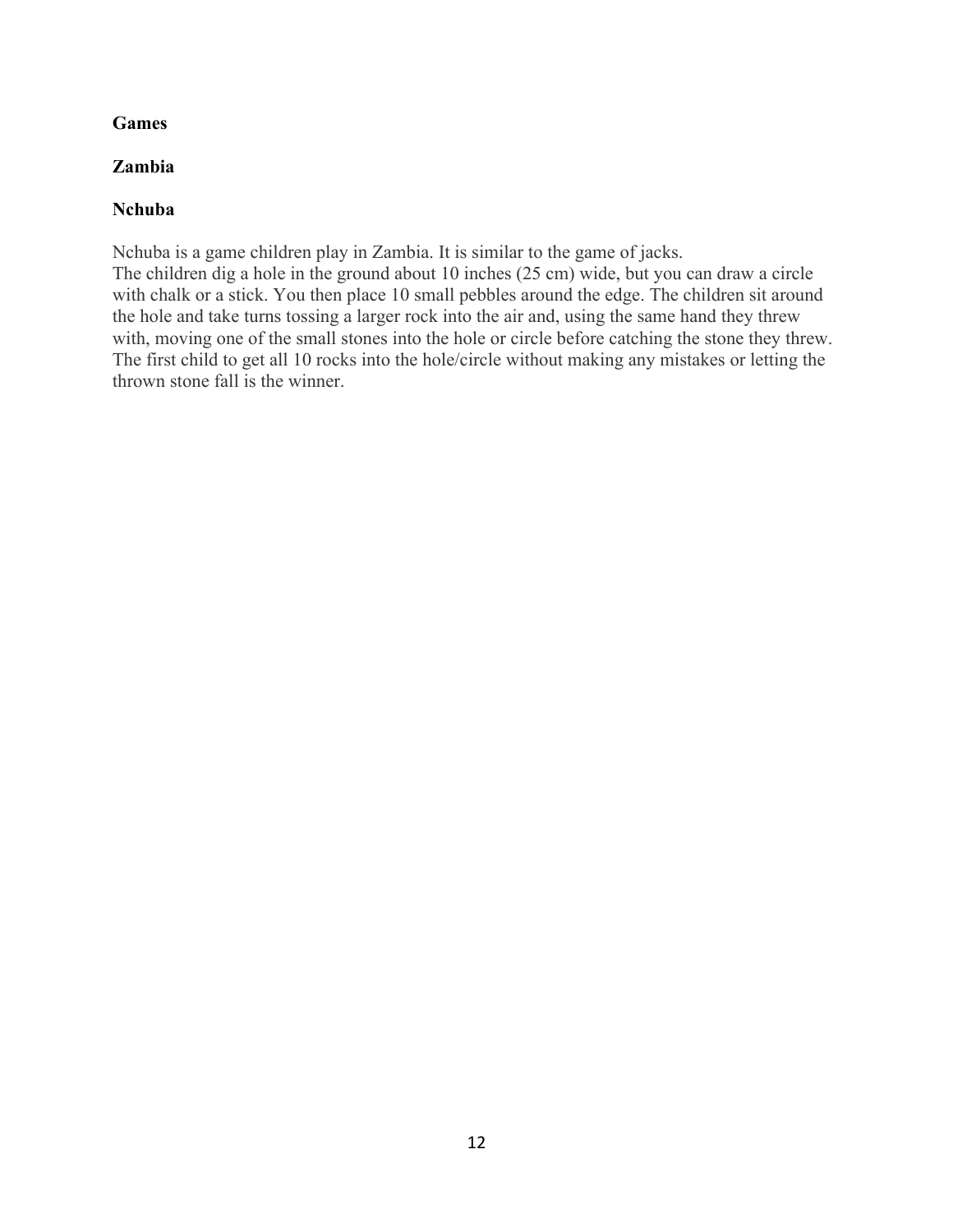#### **Songs**

### **Angola (Portuguese) 1. Deus É Tão Bom (God Is So Good)**

*Deus é tão bom Deus é tão bom Deus é tão bom Deus é bom pra mim!*

Day-ohs eh tau bom Day-ohs eh tau bom Day-ohs eh tau bom Day-ohs eh bom prah meem

God is so good God is so good God is so good He's so good to me

#### **2. Cristo Tem Amor Por Mim (Jesus Loves Me)**

*Cristo tem amor por mim Com certeza eu creio assim Por amor de mim morreu Vivo está por mim no Céu*

*Sim, Cristo me ama Sim, Cristo me ama Sim, Cristo me ama A Bíblia assim me diz*

Cree-stoh taym am-oor poor meem Comb sair-tay-zah ee-you cray-ee-oh ah-seem Poor am-oor day meem more-he-oh Vee-vo ay-stah poor meem no seh-yow

Seem, Cree-stoh me ah-ma Seem, Cree-stoh me ah-ma Seem, Cree-stoh me ah-ma Ah Bee-blee-ah ah-seem meh deesh

Jesus loves me, this I know, for the Bible tells me so. Little ones to him belong; they are weak, but he is strong.